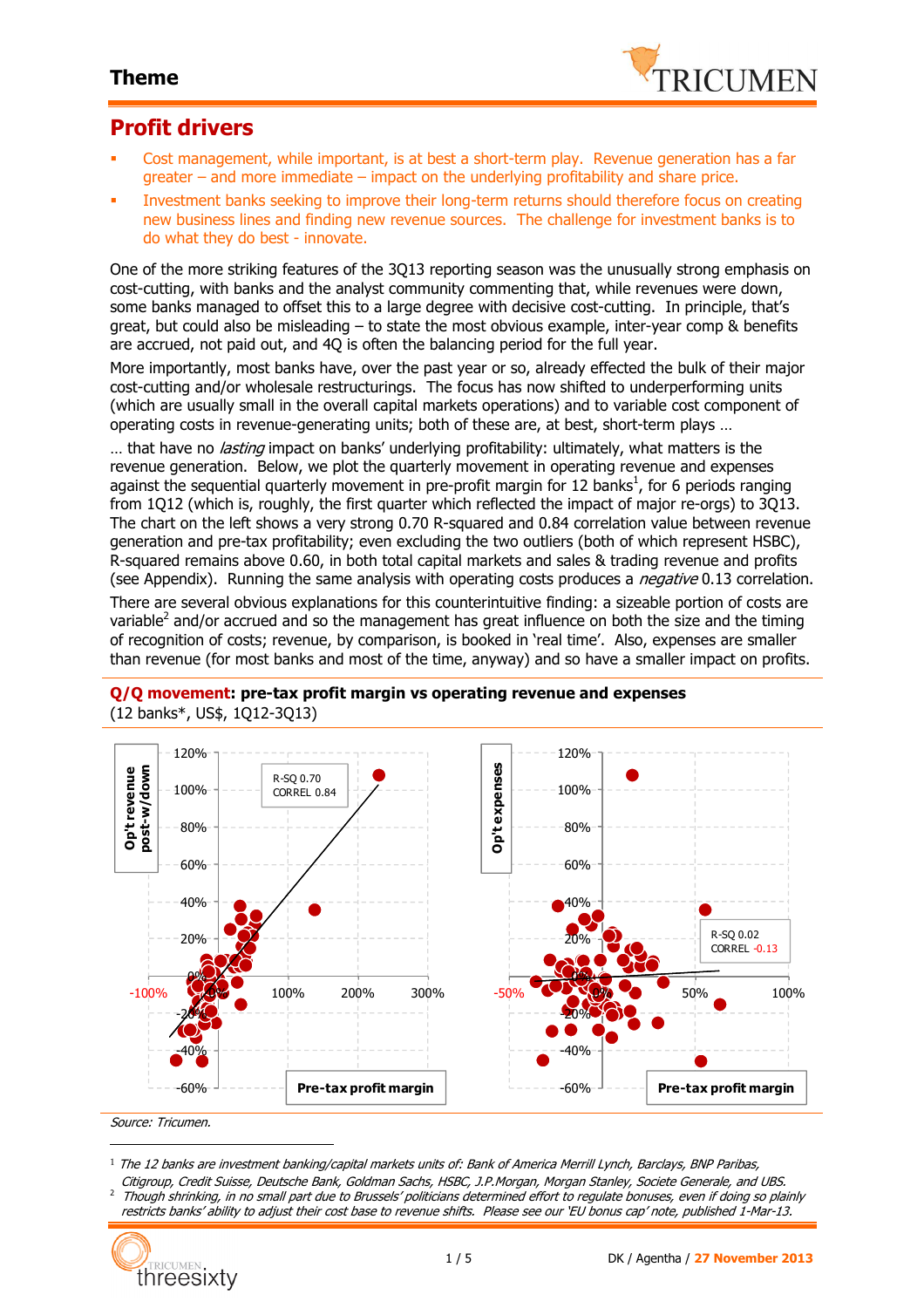

Equity investors heavily favour revenue generators, too. Below, we focus on banks which generated 50%+ of their normalised Group 9m13 pre-tax profit from capital markets activities (MS' Institutional Securities contributed 45%, but the bank's share price is heavily influenced by capital markets earnings, so we include it in this peer group).

For these banks, we compare capital markets revenues with Group historical book value and earnings valuations. This is an imperfect comparison, not least because capital markets earnings are but one of the factors influencing share valuation, especially at global universals (here, mainly Citigroup) and 'specials' (e.g. the 'Swiss finish' for CS and UBS). And yet, the link between operating revenue and valuation dynamics is evident, particularly for banks that have avoided 'transformational' restructuring from 1Q12 to date: Bank of America Merrill Lynch, Barclays, Deutsche Bank and J.P.Morgan – all of which have generated well over half of their 9m13 Group profit from capital markets activities.



Source: Tricumen analysis; share price sourced from FT.com. Notes: (1) composite price/earnings (P/E) and price/book value (P/BV) calculations are based on actual period-end values and share prices; (2) P/E outliers falling outside the 3-standard deviation band for the 12 banks peer group are excluded.

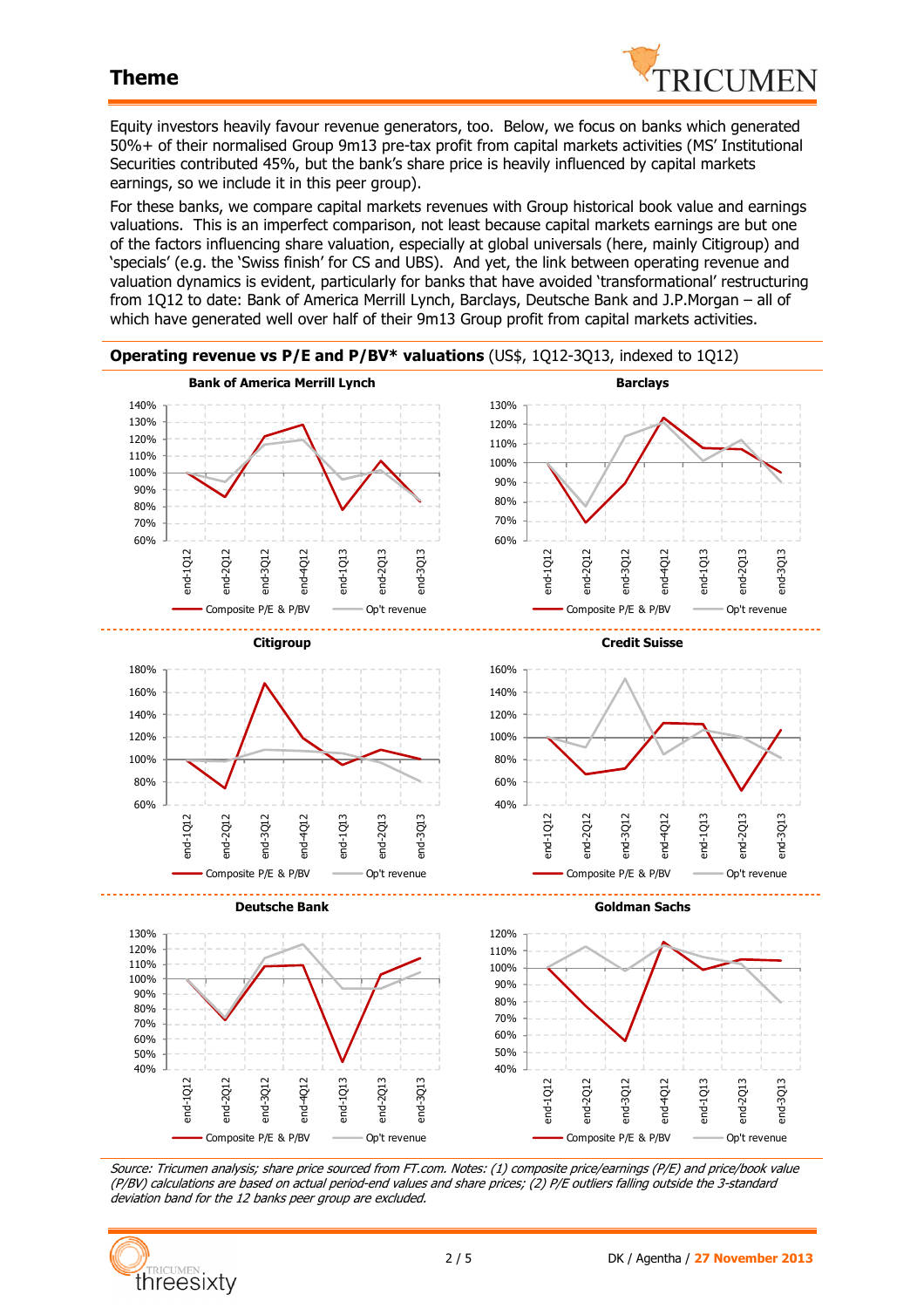



#### **Operating revenue vs valuations** (US\$, 1Q12-3Q13, indexed to 1Q12) (cont.)

Source: Tricumen analysis; share price sourced from FT.com. Notes: (1) composite price/earnings (P/E) and price/book value (P/BV) calculations are based on actual period-end values and share prices; (2) P/E outliers falling outside the 3-standard deviation band for the 12 banks peer group are excluded.

In conclusion, we believe that in the current ROE-constrained environment, the winners will need to find new revenue sources, or new ways of generating revenue from existing businesses. Most banks are already exploring more effectively partnering with their commercial, transaction or private banking divisions.

We also expect more progress in genuine product innovation to create new markets. Arguably, the last large-scale innovation was the birth of credit derivatives; since then, new markets have emerged – e.g. longevity derivative, property derivatives and carbon trading - but none has grown enough to make a meaningful impact on capital markets revenues. The challenge for investment banks is to do what they do best - innovate.

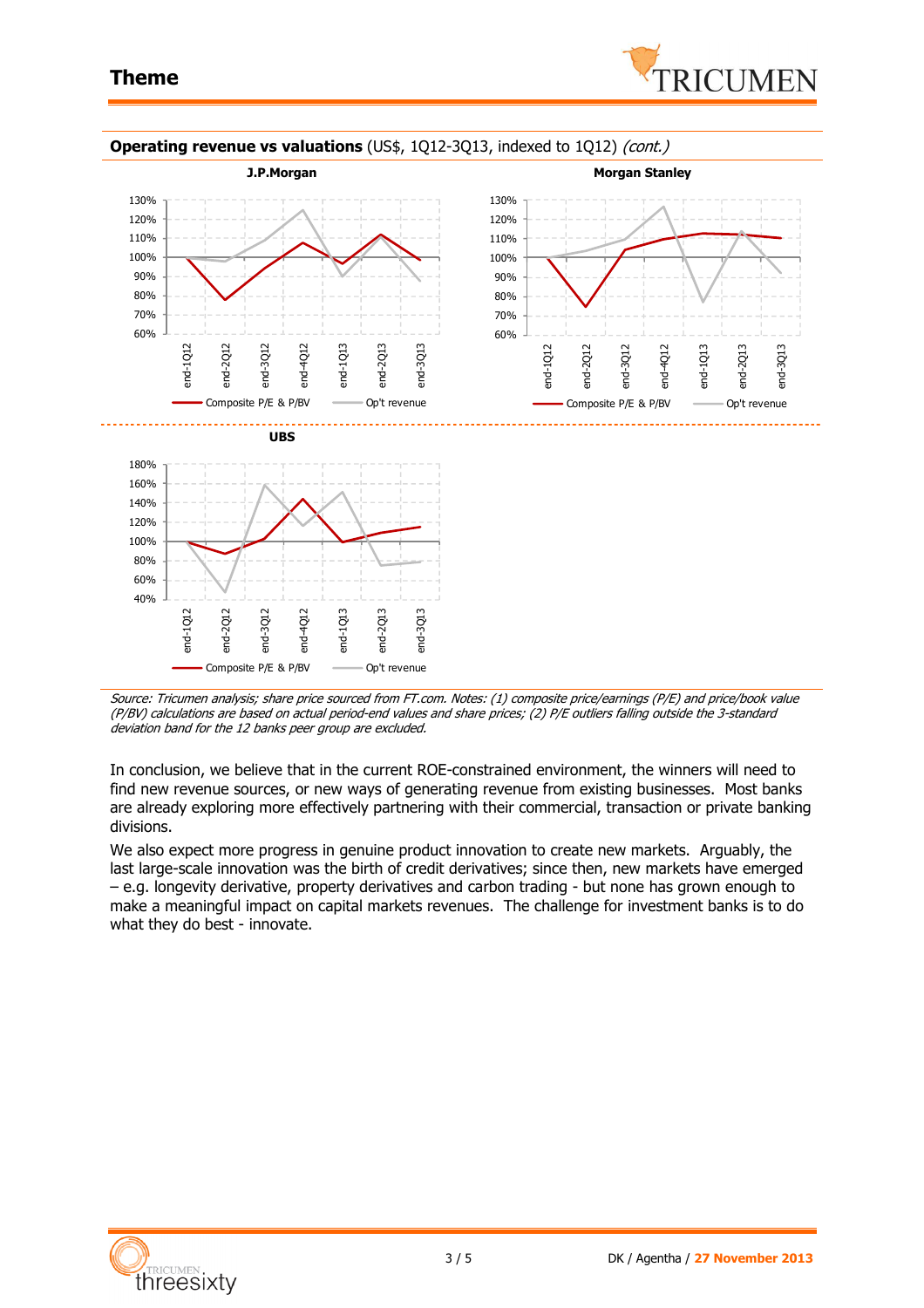

# **Appendix**



Source: Tricumen. Note: The 12 banks are investment banking/capital markets units of: Bank of America Merrill Lynch, Barclays, BNP Paribas, Citigroup, Credit Suisse, Deutsche Bank, Goldman Sachs, HSBC, J.P.Morgan, Morgan Stanley, Societe Generale, and UBS.